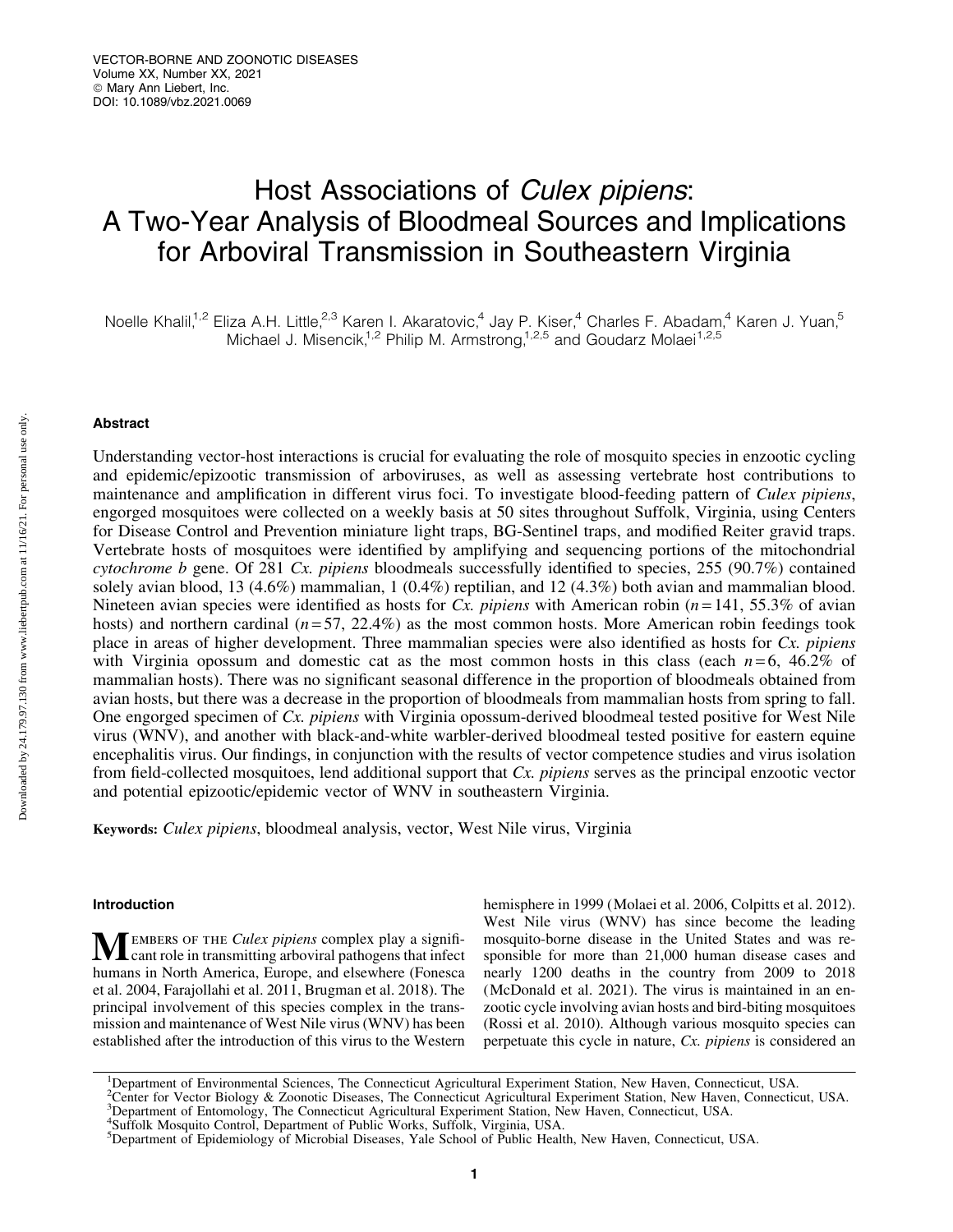important primary vector due to its abundance in the region, inclination for blood feeding on birds (Apperson et al. 2004, Molaei et al. 2006), vector competence (Turell et al. 2005), and high prevalence of WNV isolated from field-collected mosquitoes (Bernard et al. 2000, Andreadis 2012). Moreover, previous reports indicate that depending on location, a fraction of bloodmeals from *Cx. pipiens* is mammalian derived, suggesting its ability to partake in epidemic and epizootic transmission of WNV to humans and equines (Apperson et al. 2004, Molaei et al. 2006, Hamer et al. 2009).

In the United States, members of the *Cx. pipiens* complex include *Cx. pipiens* form pipiens, *Cx*. *pipiens* f. molestus, *Culex quinquefasciatus*, and hybrids of the species existing where their geographic ranges overlap (Farajollahi et al. 2011, Andreadis 2012, Molaei et al. 2012). Behavioral and physiological differences exist among members of the complex, most notably in propensity for avian or mammalian blood feedings (Farajollahi et al. 2011, Molaei et al. 2012, Fritz et al. 2015). Hybridization could influence host selection of *Cx. pipiens* across different regions among other important factors such as host abundance and availability (Huang et al. 2009, Molaei et al. 2012, Fritz et al. 2015). Evidence points to hybridizations of *Cx. pipiens* f. molestus and *Cx. pipiens* f. pipiens, as well as *Cx. pipiens* f. pipiens and *Cx. quinquefasciatus* between 36°N and 39°N latitudes (Barr 1957), yet limited studies have investigated the hostfeeding patterns of *Cx. pipiens* in mid-Atlantic states within this zone. A study of *Cx. pipiens* in Washington DC and Maryland at the northern limit of the hybrid zone indicates a shift in feeding preference from avian to mammalian hosts as the season progresses (Kilpatrick et al. 2006b). The underlying reasons for the shift are not well understood; however, introgression between the avian-feeding *Cx. pipiens* f. pipiens and the mammalian-feeding *Cx. pipiens* f. molestus was believed to influence the probability that these mosquitoes feed on humans (Kilpatrick et al. 2007).

Despite the potential role of *Cx. pipiens* as an epidemic/ epizootic vector of WNV in the mid-Atlantic region, studies on blood-feeding behavior have yet to be conducted in Virginia. This area, particularly southeastern Virginia, features an abundance of wetland habitats and stagnant water pools, including reservoirs and marshes ideal for mosquito breeding. In addition, the availability of numerous wildlife and bird sanctuaries in the region provides ample hosts for blood-feeding mosquitoes (Loftin et al. 2006). Spatiotemporal analyses of host-feeding patterns in a given locality are crucial for evaluating vectorial capacity in mosquitoes and identifying vertebrate hosts involved in amplification and maintenance of arboviruses in nature. Such analyses are key to better guide local mosquito control measures and help prevent human epidemics of arboviral pathogens.

In an attempt to extend the knowledge of *Cx. pipiens* as an enzootic and epidemic vector, this study examines the hostfeeding pattern of *Cx. pipiens* by means of bloodmeal analysis of mosquitoes collected from Suffolk, Virginia. This study was conducted in an area with the potential of hybridization between members of the complex, but because we did not perform population genetic studies, we will use the term *Cx. pipiens* only throughout the article. Vertebrate hosts of mosquitoes were identified to species level by amplifying and sequencing portions of the mitochondrial *cytochrome b* gene. The main objectives of this study were to (1) quantify the degree of interaction of *Cx. pipiens* with vertebrate hosts and whether interactions can be explained solely by host frequency and abundance, (2) assess the likelihood of temporal shifts in blood feeding by season and spatial patterns in relationship to urban development, (3) determine contribution of vertebrate hosts to amplification and maintenance of arboviruses in nature, and (4) evaluate the potential for *Cx. pipiens* to serve as a bridge vector and the implications for epidemic transmission to humans in the region.

#### Materials and Methods

#### Ethics statement

Permissions were obtained for field sites on privately owned parcels, and all other sites were located on properties owned or operated by the City of Suffolk. No special permissions were required as some of the co-authors work for the City of Suffolk Public Works Department and were authorized to collect mosquitoes on these sites. The field activities associated with this study did not involve endangered or protected species.

#### Study sites

The city of Suffolk  $(36^{\circ}44' 29'' N 76^{\circ} 36' 36'' W)$  is located in southeastern Virginia positioned between the upland and lowland regions of the coastal plain province (Fig. 1). The city is part of the greater Hampton Roads area and is situated  $\sim$  15 km south of the Chesapeake Bay and 50 km west of the Atlantic Ocean. Many wetland habitats are featured in the area, including marshes, reservoirs, and freshwater swamps. The three watersheds in the city are the Chowan River watershed, the James River watershed, and the Great Dismal Swamp watershed. It is the largest city in the state by land area at  $\sim$  1036 km<sup>2</sup>. The majority of the land is zoned as agriculture (59%), followed by mixed urban, suburban, and commercial (26%), and conservation (15%). The conservation district comprises two national wildlife refuges. In southeastern Suffolk, the Great Dismal Swamp National Wildlife Refuge encompasses  $148 \text{ km}^2$ , roughly one-third of the refuge's total area. The Nansemond National Wildlife Refuge is located in the northern part of the city along the Nansemond River and encompasses roughly  $1.66 \text{ km}^2$  of tidal marsh and grassland habitats. Among Virginia's independent cities, Suffolk has the second lowest human population density with roughly 85,000 residents.

#### Mosquito collection

Mosquitoes were collected on a weekly basis from May to November 2019 and 2020 at 68 sites throughout Suffolk, Virginia (50 sites set regularly and 18 intermittently). Three trap types were used: Centers for Disease Control and Prevention (CDC) miniature light traps (BioQuip Products, Rancho Dominguez, CA) baited with  $CO<sub>2</sub>$ , BG-Sentinel traps (Biogents, Regensburg, Germany) baited with both a chemical lure and  $CO<sub>2</sub>$ , and modified Reiter gravid traps baited with a fermented mixture of chicken manure, alfalfa, yeast, and water. CDC traps were set most frequently at 32 traps per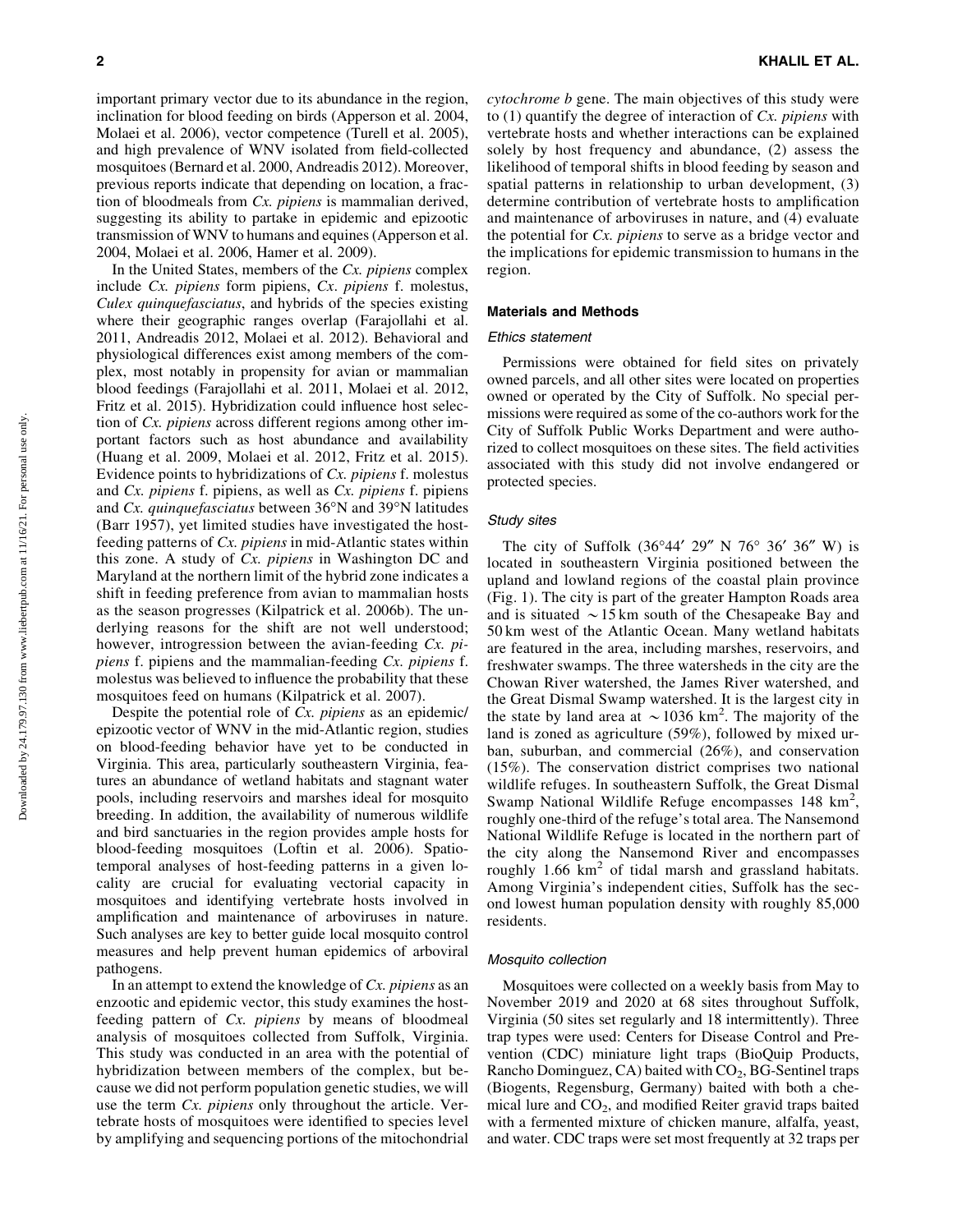A Culex pipiens Trap Sites **Arginia Land Cover** B С  $\leq$ 3  $\bullet$  $\leq 9$  $\bullet$  $\leq 13$ ed. Low In  $\bullet$  $\leq$ 31  $\leq 146$  $\sum$ **COLOR**  $=$   $\sim$ m **Mixed Fores** Sheddlesd **HaviPas** Woody Wetland

FIG. 1. Mosquito trapping sites in Suffolk, Virginia, 2019–2020. (A) Geographic location of Suffolk in the corner of southeastern Virginia. (B) Land cover of the region. (C) Mosquito trap sites with total number of engorged *Culex pipiens* collected at each site.

week, whereas BG and gravid traps were set at 19 and 11 traps per week, respectively. In some cases, multiple trap types were set at the same site due to varying efficiencies in collecting different mosquito species. Reiter gravid traps were the most effective for collecting *Culex* species, capturing over 86% of the *Cx. pipiens/Culex restuans* throughout the city. Most traps were concentrated around developed areas with residential or commercial land surrounded by swamp and woodland habitats. Traps were set between the hours of 12:00 PM and 3:00 PM and picked up the following morning between 6:30 AM and 9:30 AM. Upon collection, traps containing live mosquitoes were transported to the City of Suffolk Mosquito Control (CSMC) laboratory. Mosquito specimens were then placed in a  $-18^{\circ}$ C freezer for immobilization and were morphologically identified to the species level using a dissecting microscope and a regional identification guide (Harrison et al. 2016). Blood-fed *Cx. pipiens* specimens were individually separated into labeled 2.0-mL microcentrifuge tubes and stored at  $-18^{\circ}$ C.

#### DNA isolation of blood-fed mosquitoes

Mosquito abdomens were dissected on clean microscope slides using a sterile razor blade with the aid of a dissecting microscope. Dissected abdomens were placed in individual 1.5 mL microcentrifuge tube for bloodmeal analysis and corresponding heads/thoraxes were reserved in separate 2.0-mL tubes for virus testing. DNA was extracted by using either DNAzol BD (Molecular Research Center, Cincinnati, OH) or the DNeasy Blood & Tissue Kit (Qiagen, Valencia, CA). Both methods were conducted using the manufacturer's recommendations with minor modifications as previously documented (Molaei et al.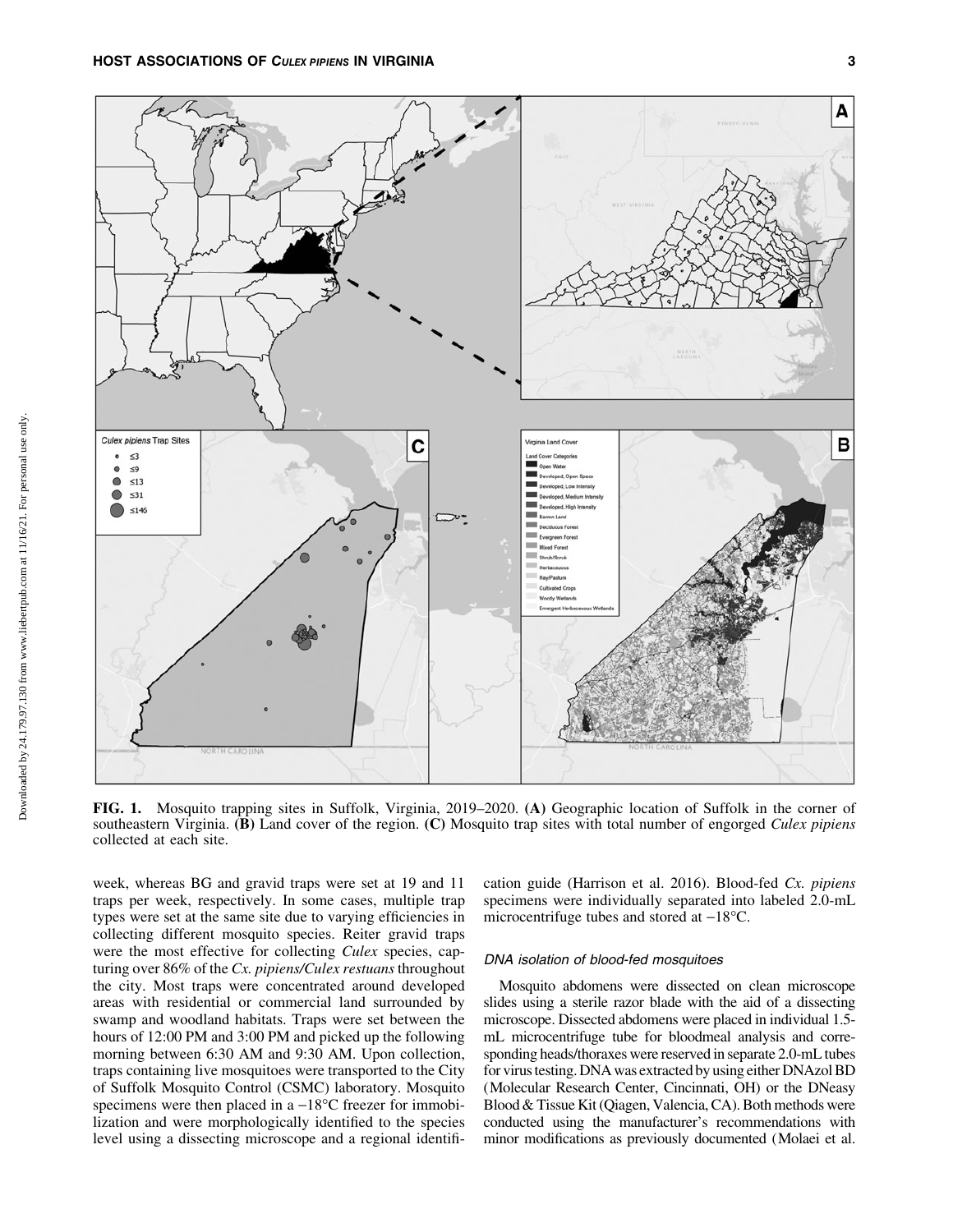2006, 2015, Little et al. 2021). The DNAzol BD protocol consisted of homogenizing the abdomen in a 1.5-mL tube containing  $400 \mu L$  of DNAzol BD using a disposable micropestle (USA Scientific, Ocala, FL). This was followed by the addition of  $15 \mu L$  of proteinase K to each tube, a 10-minute incubation at 70 $\degree$ C, and centrifugation at 18,000 $\times g$  for 10 min. Following the transfer of the supernatant to a separate 1.5-mL tube, DNA was precipitated by adding  $100\%$  ethanol and  $3 \mu$ L of Poly Acryl Carrier (Molecular Research Center) before incubating on ice for 10 min. DNA pellets were washed twice with 75% ethanol, air dried, and reconstituted in TE buffer (10 mM Tris-HCl, pH 8.0, 1 mM EDTA). For DNeasy Blood & Tissue Kit, abdomens were homogenized in  $180 \mu L$  buffer ATL using a micropestle, and  $20 \mu L$  of proteinase K was added to each tube. DNA extraction was continued according to the manufacturer's recommendation, and DNA was eluted with  $42 \mu L$  of elution buffer. Tubes containing isolated DNA were stored at  $-20^{\circ}$ C for bloodmeal analysis.

## Bloodmeal analysis

PCR assays were performed using isolated genomic DNA as templates to identify vertebrate sources. Portions of mitochondrial *cytochrome b* gene were amplified using both avian- and mammalian-specific primer pairs, as previously documented (Molaei and Andreadis 2006, Molaei et al. 2006). Avian primers were 5¢–GACTGTGACAAAATCCC NTTCCA-3' (forward) and 5'-GGTCTTCATCTYHGGY TTACAAGA-3' (reverse) with an amplicon size of 508. Mammalian primers were 5¢–CGAAGCTTGATATGAA AAACCATCGTTG-3' (forward) and 5'-TGTAGTTRTC WGGGTCHCCTA–3' (reverse) with the amplicon size of 772 (Ngo and Kramer 2003, Molaei et al. 2006, 2007). A Taq PCR Core Kit (Qiagen) was used for all reactions consistent with the manufacturer's instructions. A total volume of  $40 \mu L$  was prepared for the assays, including  $3 \mu L$  DNA,  $3.2 \mu L$  of each primer (0.1–0.5  $\mu$ M), 4  $\mu$ L 10 × Qiagen PCR Buffer (containing 15 mM MgCl2),  $0.8 \mu L$  dNTP mix (10 mM each),  $0.2 \mu L$ Taq DNA polymerase (1.25 U/reaction), and  $25.6 \mu L$  diH<sub>2</sub>O. PCR reactions were performed using Veriti Dx Thermal Cycler (Applied Biosystems, Foster City, CA), and cycling conditions were as described in earlier studies (Molaei et al. 2006, 2007). Samples with either no amplification products or inconclusive sequencing results were further analyzed in subsequent PCR assays using universal vertebrate primer pairs: 5¢–TGTAAAACGACGGCCAGTTCTCAACCAACCACAA RGAYATYG-3' (forward) and 5'-CAGGAAACAGCTATG ACTAGACTTCTGGGTGGCCRAARAAYCA-3' (reverse), with an amplicon size of 658 bp (Ivanova et al. 2007). PCR amplicons were purified using QIAquick PCR purification kit (Qiagen) and sequenced using a 3730xl DNA Analyzer (Applied Biosystems) at the Keck Sequencing Facility, Yale University (New Haven, CT). For species identification, sequences were annotated using ChromasPro version 2.1.8 (Technelysium Pty Ltd., Tewantin, Australia) and submitted to GenBank (NCBI) for comparison with publicly available sequences.

# Avian frequency analysis

Estimated frequencies of birds throughout Suffolk and adjacent counties were obtained through eBird, a database managed by the Cornell Laboratory of Ornithology (eBird 2021). Available worldwide through its website, the eBird project aims to track abundance and distribution of bird species by documenting checklist data provided by professional and recreational birdwatchers. Frequency data for a particular species are generated by compiling reports of the species from checklists of a specified date and location. The timeframe in which frequency data were obtained for this study was May through November 2019 and 2020. Chisquared tests were used to assess whether the observed biting frequency of *Cx. pipiens* on certain bird species differed from the expected biting frequency as determined from eBird data.

## Spatiotemporal analyses

Temporal shifts in avian and mammalian blood feeding by season were analyzed using logistic regression. The data were divided into three seasons for 2019 and 2020: early (May and June); middle (July and August); and late (September, October, and November).

Spatial patterns in blood feeding were investigated with respect to the impact of urban landscapes. Data were obtained from the 2016 National Land Cover Database (NLCD) and were further classified into four classes characterizing water, developed, undeveloped, and agricultural land cover (Little et al. 2021). The proportion of developed land within a 1000 meter radius of each trap location was calculated, and logistic regression was used to measure the influence of urban landscapes on *Cx. pipiens* blood feeding.

All statistical analyses were completed using R Statistical Software version 3.6.2 (R, 2019), and all maps were created in ArcGIS version 10.8 (Esri, Redlands, CA).

## Virus testing

Head and thorax of each blood-fed *Cx. pipiens* were homogenized for 4 min at 25 cycles per minute in a 2-mL tube containing a single copper BB, 0.5 mL phosphate-buffered saline, 30% heat-inactivated rabbit serum, 0.5% gelatin, and  $1 \times$  antibiotic/antimycotic using a MM 300 Mixer Mill (Retsch, Newtown, PA) as previously described (Andreadis et al. 2004, Armstrong et al. 2012). Homogenates were centrifuged at  $4500 \times g$  for 7 min at  $4^{\circ}$ C, followed by inoculation of 100  $\mu$ L of each mosquito sample into a 25 cm<sup>2</sup> flask containing Vero cells. The flasks were placed on a rocker for 10 min at room temperature to allow for virus adsorption, and essential media containing 5% fetal bovine serum, 2% sodium bicarbonate, 1% antibiotic-antimycotic, and 1% L-glutamine (Gibco, ThermoFisher Scientific, Waltham, MA) were added. The cells were incubated for 1 week at 37°C and checked daily for cytopathic effect (CPE) starting on day 3 postinoculation. Viral RNA was extracted from CPE-positive cell cultures and corresponding mosquitoes using QIAamp Viral RNA Mini Kit (Qiagen, Germantown, MD) and screened for WNV and eastern equine encephalitis virus (EEEV) in real-time RT-PCR assays using the TaqMan RNA-to-Ct 1-Step Kit (Applied Biosystems) (Lanciotti et al. 2000). The primer-probe set WNV10533fwd, WNV10625rev, and WNV10560-FAM were used in amplification of WNV (Tang et al. 2006), and both primerprobe sets EEE1858, EEE1926c, and EEE1881probe and EEE411F, EEE527R, and EEE463probe in amplification of EEEV (Armstrong et al. 2012).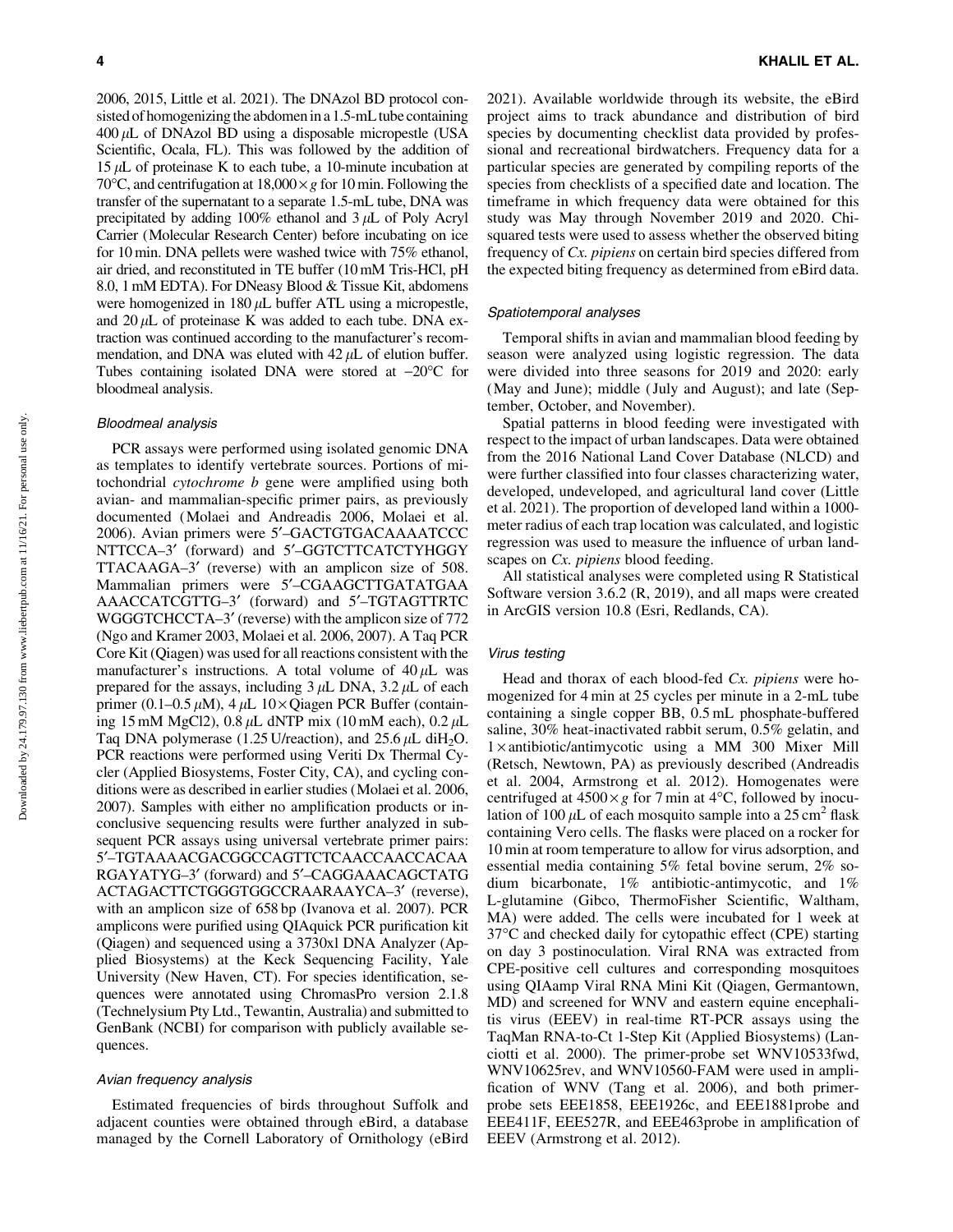#### HOST ASSOCIATIONS OF CULEX PIPIENS IN VIRGINIA **FOR A SECULATION** 5

Nonblood-fed mosquitoes were grouped into pools of  $\leq 50$ individuals by trap location, species, and collection date, and stored in microcentrifuge tubes at  $-18^{\circ}$ C until virus testing. Specimens were screened for evidence of infection with WNV and EEEV at the CSMC laboratory from 2010 to 2020. Two types of in-house antigen assays were used: VecTest (Medical Analysis Systems, Camarillo, CA) and VecTOR Test (VecTOR Test Systems, Thousand Oaks, CA). Mosquito pools were screened using a combination of vector tests only, vector tests with RT-PCR confirmation, or RT-PCR only by the Virginia Division at Consolidated Services (DCLS) and the Pennsylvania Department of Health (PADOH).

# **Results**

#### Mosquito species diversity and abundance

From 2019 to 2020, adult mosquito surveillance throughout the City of Suffolk, Virginia, took place at 68 trap sites with a total of 4124 trap nights: 1599 CDC, 1283 BG-Sentinel, and 1242 Reiter gravid trap nights. A total of 464,084 female mosquitoes were collected belonging to 9 genera and 41 species. Blood-fed *Cx. pipiens* were found at 28 of the 68 trap sites. These 28 trap sites consisted of 2392 trap nights using 946 BG-Sentinel traps, 238 CDC miniature light traps, and 1208 modified Reiter gravid traps. At these sites, a total of 195,558 female mosquitoes were collected belonging to 9 genera and 32 species (Table 1). Of these, the most frequently collected species were *Aedes albopictus* (*n* = 59,073, 30.2%), followed by *Culiseta melanura* (*n* = 54,431, 27.8%) and *Cx. pipiens* (*n* = 39,859, 20.4%). The remaining species comprised 21.6% (*n* = 42,195) of total mosquitoes collected (Table 1).

#### Bloodmeal analysis

A total of 365 blood-fed *Cx. pipiens* collected in 2019 and 2020 were subjected to bloodmeal analysis, and vertebrate hosts of 281 (77.0%) mosquitoes were successfully identified to species (Table 2). Of these 281 specimens, 255  $(90.7%)$ contained solely avian, 13 (4.6%) mammalian, 1 (0.4%) reptilian, and 12 (4.3%) both avian and mammalian blood.

Table 1. Number and Percentage of Adult Female Mosquitoes (by Species) Collected from 28 Sites in Suffolk, Virginia, 2019–2020

| <i>Mosquito species</i>   | n       | %    |
|---------------------------|---------|------|
| Aedes albopictus          | 59,073  | 30.2 |
| Culiseta melanura         | 54.431  | 27.8 |
| Culex pipiens             | 39,859  | 20.4 |
| Culex restuans            | 12.511  | 6.4  |
| Culex salinarius          | 9663    | 4.9  |
| Aedes canadensis          | 5463    | 2.8  |
| Psorophora ferox          | 4316    | 2.2  |
| Culex erraticus           | 2206    | 1.1  |
| Anopheles quadrimaculatus | 2014    | 1.0  |
| Aedes vexans              | 1193    | 0.6  |
| Aedes atlanticus          | 747     | 0.4  |
| Other                     | 4082    | 2.1  |
| Total                     | 195,558 |      |

Nineteen avian species were identified as hosts for *Cx. pipiens* (Table 2 and Fig. 2). These species were members of four orders with the majority classified as Passeriformes  $(n=250, 98.0\%$  of avian and 89.0% of total). The remaining avian bloodmeals were from Columbiformes (*n* = 3, 1.2% and 1.1%), Cuculiformes  $(n=1, 0.4\%$  and 0.4%), and Strigiformes  $(n=1, 0.4\%$  and  $(0.4\%)$ . The most common avian species that served as hosts for *Cx. pipiens* was American

Table 2. Number and Percentage of Avian-, Mammalian-, and Reptilian-Derived Bloodmeals from Culex pipiens Collected in Suffolk, Virginia, 2019–2020

| Vertebrate hosts                                                            | Frequency     |
|-----------------------------------------------------------------------------|---------------|
| Common name                                                                 | of bloodmeals |
| (species name)                                                              | $n(\%)$       |
| Avian                                                                       |               |
| American robin (Turdus migratorius)                                         | 141 (50.18)   |
| Northern cardinal                                                           | 57 (20.28)    |
| (Cardinalis cardinalis)                                                     |               |
| Carolina wren                                                               | 14 (4.98)     |
| (Thryothorus ludovicianus)                                                  |               |
| House finch (Carpodacus mexicanus)                                          | 9(3.20)       |
| Gray catbird (Dumetella carolinensis)                                       | 6(2.14)       |
| Northern mockingbird                                                        | 6(2.14)       |
| (Mimus polyglottos)                                                         |               |
| Brown thrasher (Toxostoma rufum)                                            | 3(1.07)       |
| Common grackle (Quiscalus quiscula)                                         | 3(1.07)       |
| European starling (Sturnus vulgaris)                                        | 3(1.07)       |
| Mourning dove (Zenaida macroura)                                            | 3(1.07)       |
| House wren (Troglodytes aedon)                                              | 2(0.71)       |
| Barred owl (Strix varia)                                                    | 1(0.36)       |
| Black-and-white warbler                                                     | 1(0.36)       |
| (Mniotilta varia)                                                           |               |
| Blue jay (Cyanocitta cristata)                                              | 1(0.36)       |
| Carolina chickadee                                                          | 1(0.36)       |
| (Poecile carolinensis)                                                      |               |
| Eastern bluebird (Sialia sialis)                                            | 1(0.36)       |
| Tufted titmouse (Baeolophus bicolor)                                        | 1(0.36)       |
| White-eyed vireo (Vireo griseus)                                            | 1(0.36)       |
| Yellow-billed cuckoo                                                        | 1(0.36)       |
| (Coccyzus americanus)                                                       |               |
| Mammalian                                                                   |               |
| Domestic cat (Felis catus)                                                  | 6 (2.14)      |
| Virginia opossum (Didelphis virginiana)                                     | 6(2.14)       |
| Dog (Canis lupus familiaris)                                                | 1(0.36)       |
| Reptilian                                                                   |               |
| Brown snake (Storeria dekayi)                                               | 1(0.36)       |
| Mixed                                                                       |               |
|                                                                             | 6(2.14)       |
| American robin and Virginia opossum                                         |               |
| (T. migratorius and D. virginiana)                                          |               |
| Northern cardinal and Virginia opossum<br>(C. cardinalis and D. virginiana) | 2 (0.71)      |
| American robin and Domestic cat                                             | 1(0.36)       |
| (T. migratorius and F. catus)                                               |               |
| Northern cardinal and Domestic cat                                          |               |
| (C. cardinalis and F. catus)                                                | 1(0.36)       |
| Mourning dove and Virginia opossum                                          | 1(0.36)       |
| (Z. macroura and D. virginiana)                                             |               |
| Northern mockingbird and Virginia                                           | 1(0.36)       |
| opossum (M. polyglottos                                                     |               |
| and D. virginiana)                                                          |               |
|                                                                             |               |
| Total                                                                       | 281 (100)     |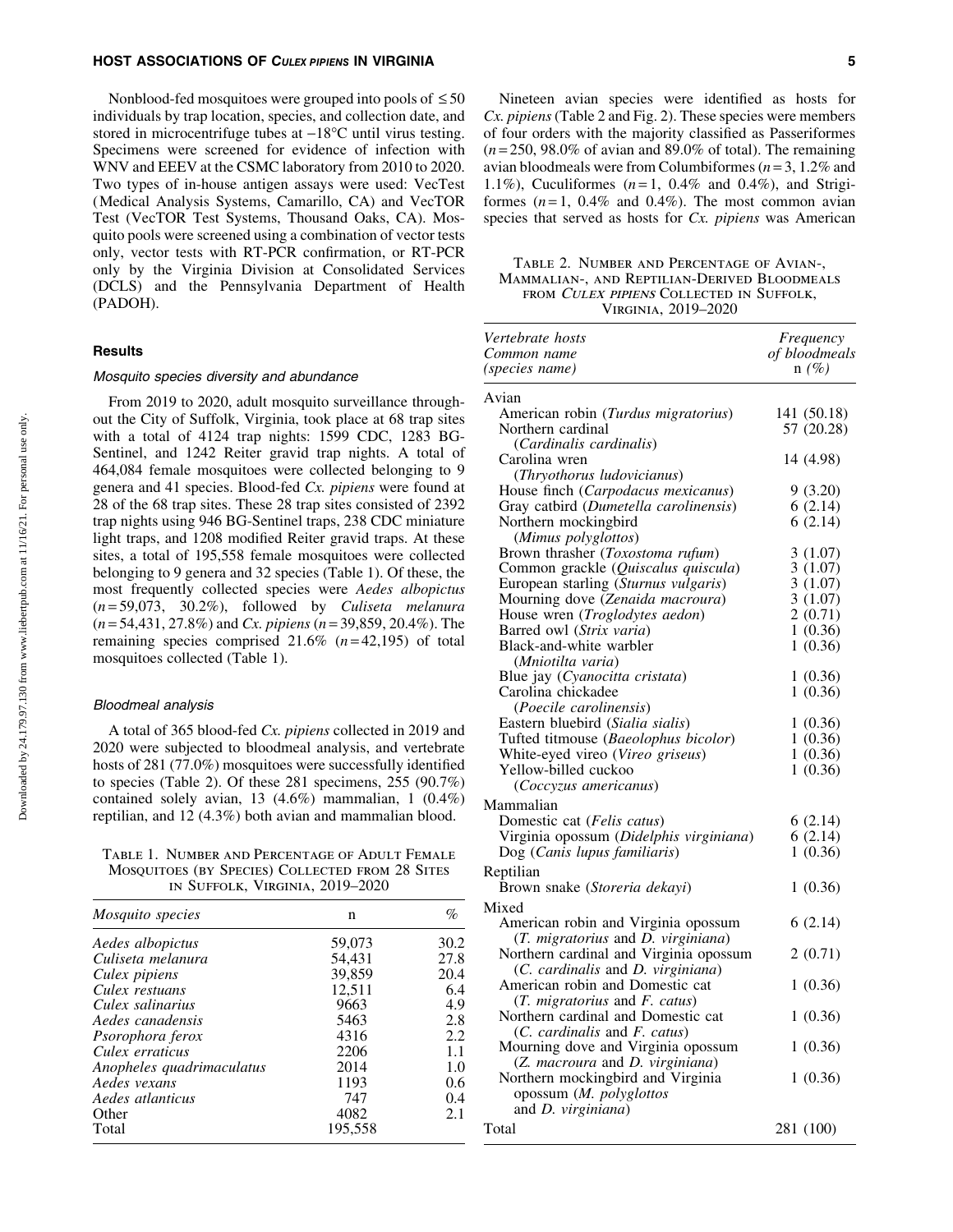

FIG. 2. Percentage of *Culex pipiens* avian-derived bloodmeals Suffolk, Virginia, 2019–2020.

robin, *Turdus migratorius* (*n* = 141, 55.3% of avian and 50.2% of total), followed by northern cardinal, *Cardinalis cardinalis* (*n* = 57, 22.4% and 20.3%); Carolina wren, *Thryothorus ludovicianus* ( $n = 14$ , 5.5% and 5.0%); house finch, *Carpodacus mexicanus* (*n* = 9, 3.5% and 3.2%); gray catbird, *Dumetella carolinensis* (*n* = 6, 2.4% and 2.1%); and northern mockingbird, *Mimus polyglottos* (*n* = 6, 2.4% and 2.1%). The remaining 13 bird species comprised 8.6% of avian feedings and 7.8% of total feedings.

Of the three mammalian species identified as hosts for *Cx. pipiens*, Virginia opossum, *Didelphis virginiana* (*n* = 6, 46.2% of mammalian and 2.1% of total) was the most frequent, comprising  $83.3\%$  ( $n = 10$ ) of mixed bloodmeals, followed by domestic cat, *Felis catus* ( $n = 6$ , 46.2% and 2.1%), constituting the remaining  $16.7\%$   $(n=2)$  of mixed bloodmeals. Dog, *Canis lupus familiaris* (*n* = 1, 7.7% and 0.4%), was identified as the third mammalian host.

## Avian abundance and expected frequency of host-specific bloodmeals

Monthly frequencies from eBird for each avian species and corresponding percentages of bloodmeals are depicted in Fig. 3. Northern cardinal and Carolina wren have been reported as the most observed bird species from May through November in the region. The percentage of bloodmeals for most of the species, including Carolina wren, blue jay, Carolina chickadee, and others, was lower than anticipated, considering their estimated frequencies. To assess any difference between the observed biting frequency of select bird species and the expected biting frequency as determined from eBird data, chi-squared analysis was performed. American robins and northern cardinals were the only species assessed in this analysis as they represented the majority of bloodmeals, 55.3% and 22.4% of avian bloodmeals, respectively. The observed biting frequency of American robins was higher than expected, given the avian frequency data obtained from eBird (chisquared = 90.08,  $df = 1$ ,  $p < 0.0001$ ), while the observed biting of northern cardinals was lower than expected, given the bird frequency data (chi-squared =  $115.9$ , df = 1,  $p < 0.001$ ).

#### Seasonal shifts and spatial patterns of blood feedings

Logistic regression was used to assess temporal shifts in blood feeding by season. While there was no significant difference in the proportion of bloodmeals taken from avian hosts by season, there was a notable decrease in the proportion of bloodmeals taken from mammalian hosts over the seasons, with the highest proportion in early season and the lowest proportion in late season (Fig. 4 and Table 3).

Logistic regression analysis was also used to assess spatial differences in blood feeding by the degree of urban development around each trap location. No relationship was observed between mammal biting and percent development within 1000 meters of trap sites (odds ratio  $[OR] = 0.996$ , 95% confidence interval [CI] = [0.980–1.015], *p* value = 0.661). There was also no relationship detected between avian feeding and percent development within the 1000 meters of trap sites  $(OR = 1.003, 95\% \text{ CI} = [0.993 - 1.013],$  $p$  value = 0.559). However, in regard to feeding on American robins, it was observed that more feedings on this bird species took place in areas of higher development. For each unit increase in the percent development within 1000 meters of traps, there is a 4% increase in robin biting  $(OR = 1.04, 95\%)$  $CI = [1.027 - 1.055], p$  value <0.001).

## Arbovirus infection

Screening of head and thorax of individual blood-fed *Cx. pipiens* by cell culture and PCR resulted in two viral isolates from two separate specimens. One specimen tested positive for WNV, which was collected on August 6, 2019, from a suburban neighborhood east of Lake Kilby (36° 43'  $30.504''$  N,  $76^{\circ}$   $36'$  13.248" W), and the bloodmeal source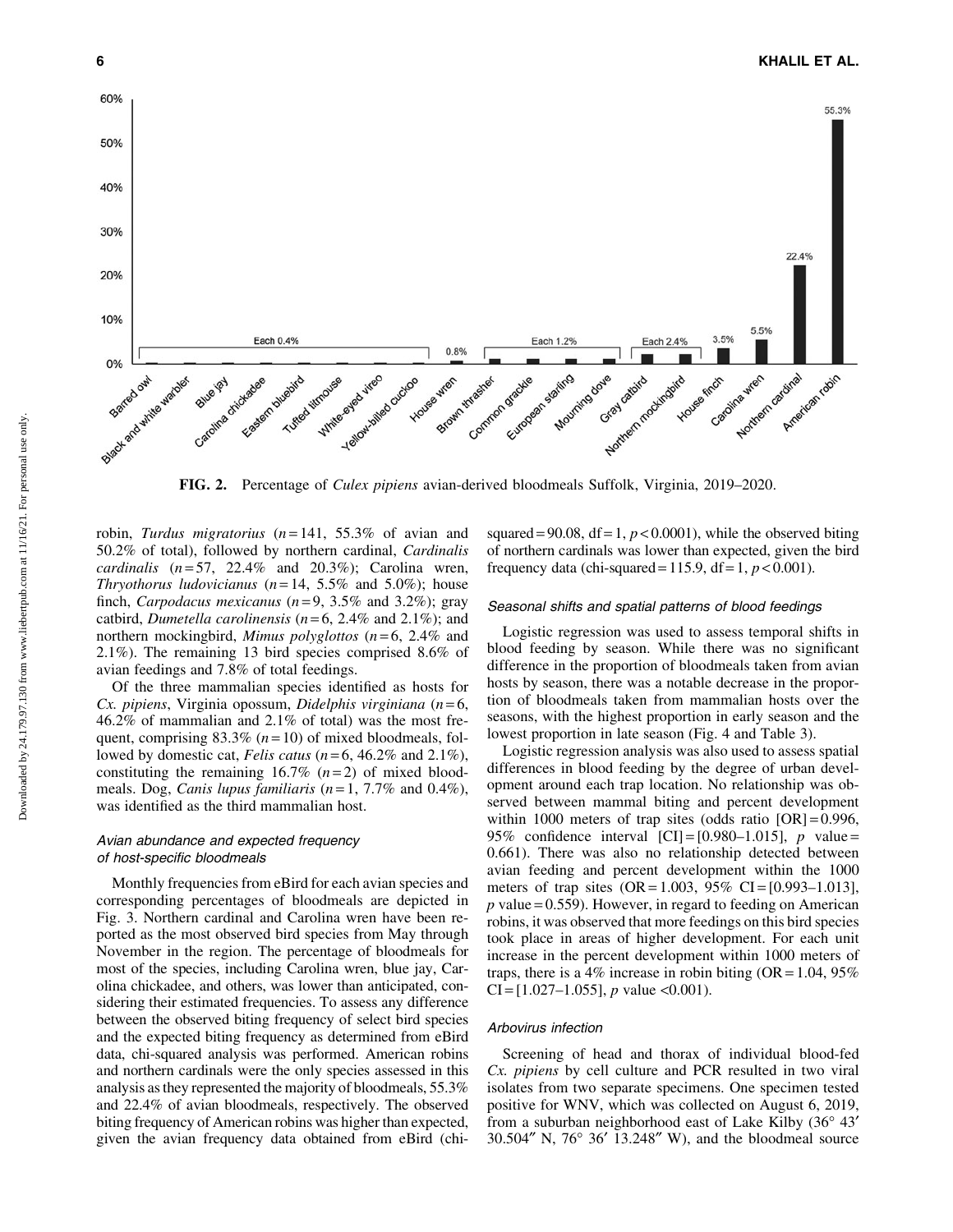#### HOST ASSOCIATIONS OF CULEX PIPIENS IN VIRGINIA 7



FIG. 3. Frequency of avian species and avian-derived bloodmeals of *Culex pipiens* in Suffolk, Virginia, 2019–2020. (A) Percentage of avian-derived bloodmeals in *Cx. pipiens* compared with the average avian frequencies in the City of Suffolk, Virginia, and surrounding cities/counties (City of Chesapeake, Isle of Wight County, City of Portsmouth, and Southampton County) May through November 2019–2020. (B) Monthly frequencies of avian species based on point count data in the City of Suffolk, Virginia, and surrounding cities/counties (City of Chesapeake, Isle of Wight County, City of Portsmouth, and Southampton County) May through November 2019–2020.

was a Virginia opossum. The second mosquito was determined to be infected with EEEV. This specimen was collected on October 1, 2019, from a location adjacent to the northwest border of the Great Dismal Swamp (36° 44' 34.386" N, 76° 32' 49.2972" W) and had fed on a black-and-white warbler.

Between 2010 and 2020, a total of 45,417 mosquito pools were screened for WNV and EEEV, including 25,499 pools for WNV and 19,918 pools for EEEV (Table 4). Of the 3323 *Cx. pipiens/restuans* pools, 166 (5.0%) tested positive for WNV (minimum infection rate [MIR] = 1.677), and no pool was tested positive for EEEV. Of the 16,807 *Cs. melanura* pools screened for WNV, 58  $(0.3\%)$  tested positive (MIR = 0.085), and of the 18,653 pools screened for EEEV, 611  $(3.3\%)$  tested positive (MIR = 0.803).

## Discussion

This study provides insight into the role of *Cx. pipiens* as a vector of WNV and potentially other arboviruses by determining its host associations in Suffolk, Virginia. Our results show this mosquito species predominantly feeds on passerine birds. We also document a small proportion of bloodmeals from mammalian hosts and one reptilian host. The identification of *Cx. pipiens* feeding patterns and the ensuing potential for viral transmission is crucial for better understanding of its vectorial capacity, particularly in such an area with a range of wetland habitats, wildlife reserves, and developed urban areas with an abundance of vertebrate hosts.

Disparities in blood-feeding pattern of *Cx. pipiens* exist depending on location. Our analysis of *Cx. pipiens* in Suffolk, Virginia, reveals that 90.7% of specimens fed on avian hosts. This finding is in agreement with other studies that have reported primarily ornithophilic feeding behavior of this mosquito species with little propensity to feed on mammals (Molaei et al. 2006, Montgomery et al. 2011). However, some studies have reported a lower percentage of avian-derived bloodmeals with varying degrees of interaction with mammalian hosts. For instance, the percentage of bird feedings comprises 34.7% in New Jersey, 71.4% in Tennessee, 84.6% in New York (Apperson et al. 2004), 31.0% in Delaware (Gingrich and Williams 2005), and 77.6% in Illinois (Hamer et al. 2008).

American robin served as the most frequent (50.2%) host for *Cx. pipiens* in this study. Our finding is consistent with results of previous investigations in which 28.0% of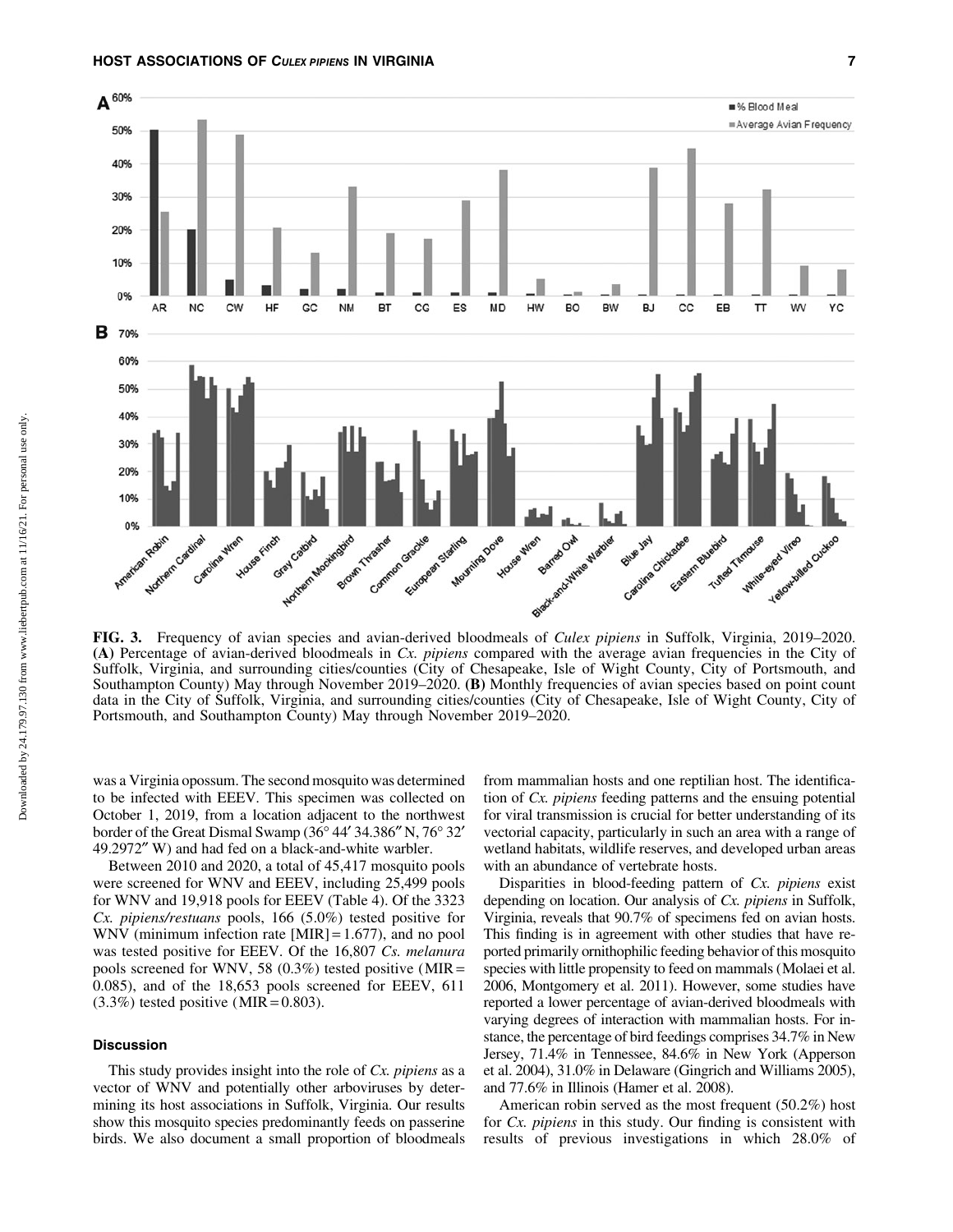

FIG. 4. Proportion of bloodmeals obtained from avian and mammalian hosts each season in Suffolk, Virginia, 2019– 2020. Early season defined as May and June; Middle defined as July and August; and Late defined as September, October, and November.

bloodmeals in Illinois (Hamer et al. 2008), 37.7% in Connecticut (Molaei et al. 2006), and 45.1% in Tennessee (Savage and Kothera 2012) were from this bird species. The majority of *Cx. pipiens* with American robin-derived bloodmeals in our study (81.6%) was collected from a single site in an urban area. More American robin feedings were also observed in areas of higher urban development in our study. In laboratory investigations, American robins have been identified as moderately competent reservoir hosts of WNV (Komar et al. 2003, VanDalen et al. 2013). By integrating abundance, bloodmeal frequency, and reservoir competence values of American robins in Maryland and Washington D.C., Kilpatrick et al. (2006a) concluded that the species was likely responsible for infecting roughly 59.3% of *Culex* mosquitoes with WNV. In light of these findings, our bloodmeal analysis results suggest that American robins serve as major virus amplification hosts in Suffolk, Virginia.

Northern cardinal was identified as the second most frequent host (20.3%) for *Cx. pipiens* in our analysis, in agreement with previous studies reporting this passeriformes species as a frequent host (Apperson et al. 2004, Savage et al. 2007, Savage and Kothera 2012). Although the role of northern cardinals in the transmission cycle of WNV is not entirely understood, previous antibody analyses indicate that northern cardinals have relatively high seroprevalence, suggesting that these birds are frequently exposed to WNV and may act as competent reservoir hosts for this virus (Komar et al. 2005, Gibbs et al. 2006, Marshall et al. 2006, Gingrich et al. 2010).

Carolina wren was also identified as a common source of bloodmeals for *Cx. pipiens* in our study. An investigation of viremia profiles and mortality in songbirds revealed a WNV antibody prevalence of 17.5% for Carolina wrens in nature and a mortality rate of nearly 30% after experimental infection with WNV (Kilpatrick et al. 2013). The spatial overlap of Carolina wrens with questing mosquitoes and antibody prevalence as hosts indicates that this species might be involved in the transmission of WNV.

Except for American robins, the percentage of bloodmeals obtained from most avian species differed from what would be expected based on the average avian frequency in the region. One possible explanation for disproportionate feeding on avian hosts is the spatial overlap of host habitat and hostseeking mosquitoes. Previous studies have demonstrated that the abundance of foraging *Cx. pipiens* increases at higher levels in the canopy where some avian hosts commonly nest and roost (Anderson et al. 2004, 2006, Drummond et al. 2006, Savage et al. 2008, Janousek et al. 2014). It is worth noting that a previous bloodmeal analysis of *Cs. melanura* collected at the same sites also revealed the greatest percentage of feedings from American robins and northern cardinals (Molaei et al. 2015), suggesting that these two bird species are abundant and most accessible at some or all sites. The capability of some avian species to exhibit defensive behavior against attacking mosquitoes could also be a potential factor for fewer blood feedings on species with high estimated frequency in the region (Edman et al. 1974, Anderson and Brust 1997, Darbro and Harrington 2007).

A small fraction of *Cx. pipiens* (4.6%) obtained bloodmeals from mammalian hosts, suggesting the occasional involvement of this species in epizootic/epidemic transmission of WNV in the region. Varying proportions of feedings on mammals have been documented in Tennessee and New York (Apperson et al. 2004), Connecticut (Molaei et al. 2006), Illinois (Hamer et al. 2008), and California (Montgomery et al. 2011). The three mammalian hosts in this study included cat, domestic dog, and Virginia opossum. We did

TABLE 3. LOGISTIC REGRESSION MODEL RESULTS OF THE EFFECT OF SEASON ON CULEX PIPIENS AVIAN and Mammalian Blood Feeding in Suffolk, Virginia

|                                           | Avian                   |                                                       | Mammalian                 |                         |                                                    |                         |
|-------------------------------------------|-------------------------|-------------------------------------------------------|---------------------------|-------------------------|----------------------------------------------------|-------------------------|
|                                           | OR.                     | 95% CI                                                | p Value                   | OR                      | 95% CI                                             | p Value                 |
| Intercept<br>Middle season<br>Late season | 8.667<br>3.000<br>2.452 | (3.052, 36.347)<br>(0.604, 12.139)<br>(0.459, 11.821) | < 0.001<br>0.137<br>0.259 | 0.261<br>0.391<br>0.180 | (0.096, 0.601)<br>(0.142, 1.188)<br>(0.043, 0.683) | 0.003<br>0.078<br>0.012 |

CI, confidence interval; OR, odds ratio.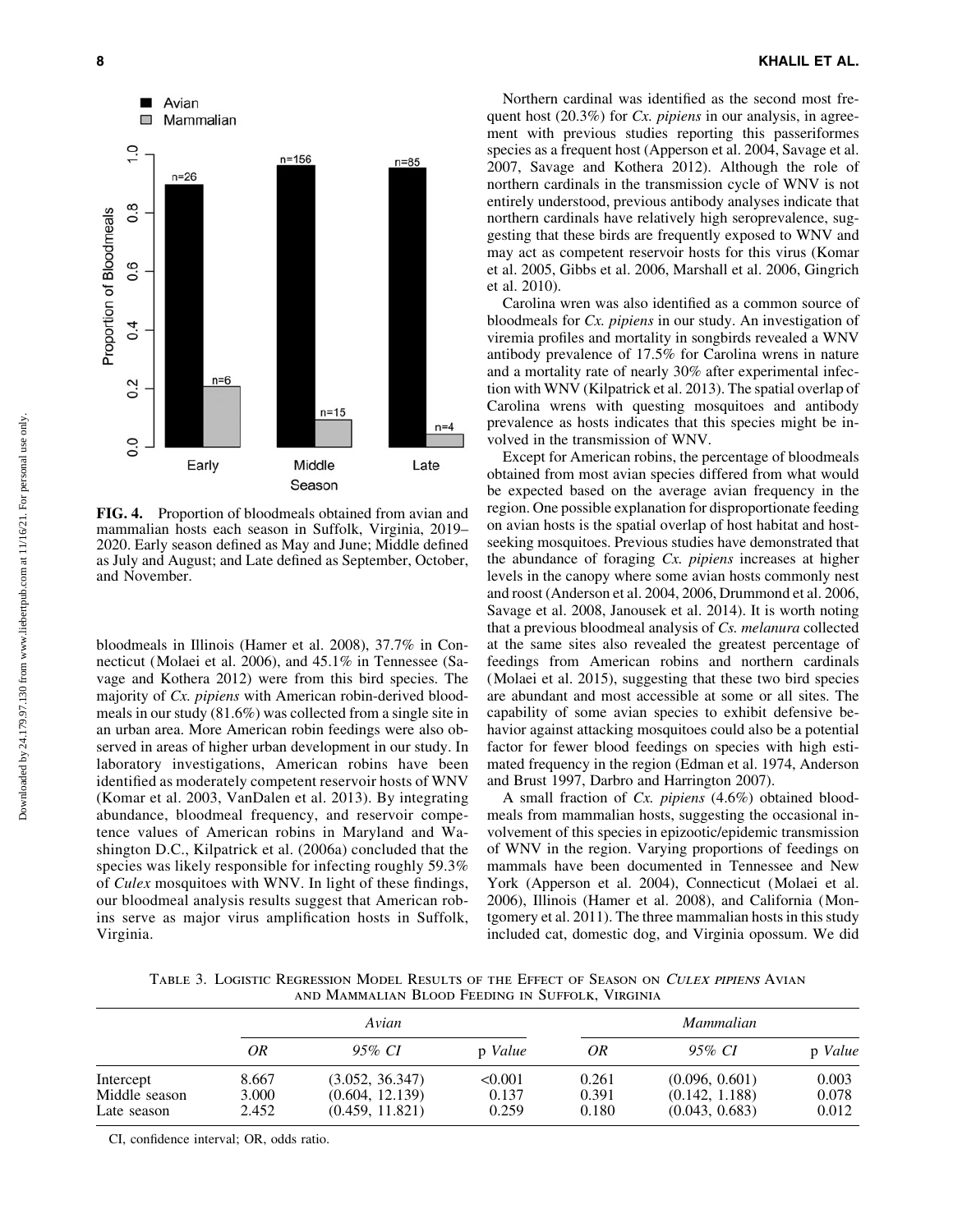| TABLE 4. NUMBER OF MOSOUITO POOLS TESTED FOR WEST NILE VIRUS AND EASTERN EOUINE ENCEPHALITIS VIRUS. |  |
|-----------------------------------------------------------------------------------------------------|--|
| NUMBER OF POOLS THAT TESTED POSITIVE FOR WEST NILE VIRUS AND EASTERN EQUINE ENCEPHALITIS VIRUS,     |  |
| AND THEIR ASSOCIATED MINIMUM INFECTION RATE VALUES FROM 2010 TO 2020                                |  |

| <i>Mosquito species</i>                | No. of pools<br>tested for WNV | WNV+ pools | WNV MIR | No. of pools<br>tested for EEEV | EEEV+<br>pools | EEEV+<br><b>MIR</b> |
|----------------------------------------|--------------------------------|------------|---------|---------------------------------|----------------|---------------------|
| Cs. melanura <sup>a</sup>              | 16,807                         | 58         | 0.085   | 18,653                          | 611            | 0.803               |
| $Cx.$ pipiens/restuans $^{a}$          | 3323                           | 166        | 1.677   | 142                             |                |                     |
| Ae. albopictus <sup>a</sup>            | 2314                           |            |         | 356                             |                |                     |
| $Cx.$ salinarius <sup>a</sup>          | 1213                           |            |         | 58                              |                |                     |
| $Cx.$ erraticus <sup>a</sup>           | 1032                           |            |         |                                 |                | 8.772               |
| Ae. vexans <sup>a</sup>                | 434                            |            |         | 130                             |                |                     |
| Coquillettidia perturbans <sup>a</sup> | 297                            |            |         | 297                             |                |                     |
| Uranotaenia sapphirina <sup>b</sup>    |                                |            |         | 271                             |                | 1.245               |
| Aedes triseriatus <sup>a</sup>         | 70                             |            |         |                                 |                |                     |
| An. quadrimaculatus <sup>b</sup>       |                                |            |         |                                 |                |                     |
| Aedes japonicus <sup>c</sup>           |                                |            |         |                                 |                |                     |
| Culex territans <sup>c</sup>           |                                |            |         |                                 |                |                     |
| Total                                  | 25.499                         | 224        |         | 19,918                          | 615            |                     |

<sup>a</sup>A combination of VecTest, VecTOR Test, and RT-PCR was used to test these mosquitoes.

<sup>b</sup>Only RT-PCR was used to test these mosquitoes.

<sup>c</sup>Only VecTOR Test was used to test these mosquitoes.

EEEV, eastern equine encephalitis virus; MIR, minimum infection rate; WNV, West Nile virus.

not identify feedings from humans, despite the fact that the majority of our collection sites was located in developed areas. It is possible that because the mammalian hosts identified in this study spend considerable time outdoors, particularly during peak mosquito activity, they are more accessible to host-seeking mosquitoes than humans, who may avoid exposure to mosquito bites (Molaei et al. 2007). This low frequency of human-derived bloodmeals may explain the scarcity of WNV disease cases in humans in Suffolk, Virginia. However, other studies have reported varying degrees of feeding of *Cx. pipiens* on humans. Human-derived feedings represented 17.9% and 16.4% of total feedings in two studies conducted in Illinois (Hamer et al. 2008, 2009), 10.8% in New Jersey (Apperson et al. 2004), but merely 0.5% in Connecticut (Molaei et al. 2006), and 1.1% in New York (Patrican et al. 2007).

Mixed blood feedings from both avian and mammalian hosts represented 4.3% of total bloodmeals in this study. An analysis of *Cx. pipiens* in Connecticut also revealed mixed blood feedings in 3.9% of the specimens (Molaei et al. 2006). In earlier investigations of *Cx. quinquefaciatus* host feeding, it was reported that 2.2% of this mosquito species obtained mixed bloodmeals in Orange, Riverside, and San Bernardino Counties in southern California (Molaei et al. 2010), and 8.3% in Harris County, Texas (Molaei et al. 2007), exemplifying this member of the complex as a bridge vector. The presence of both avian and mammalian blood in an engorged specimen further suggests that *Cx. pipiens* promotes transmission of arboviruses such as WNV to mammalian hosts as a bridge vector, in addition to its prominent role in enzootic transmission.

In our study, a single bloodmeal was obtained from a reptilian host, the brown snake. This reptile was also reported as a host for *Cx. pipiens* in New York (Patrican et al. 2007). The contribution of reptiles to the WNV transmission cycle has been previously investigated (Klenk and Komar 2003, Klenk et al. 2004, Steinman et al. 2006, Dahlin et al. 2016), although whether they serve as amplifying or dilution hosts

remains uncertain. Snakes have also been implicated as overwintering hosts for EEEV and can thus contribute to the seasonal enzootic amplification of the virus (White et al. 2011). We identified a single specimen of *Cx. pipiens* positive for EEEV in our study.

There was no temporal change in the proportion of avianderived bloodmeals observed in this study. However, there was a decrease in the proportion of bloodmeals obtained from mammalian hosts over the seasons (Fig. 4 and Table 3). Previous investigations have demonstrated a shift in feeding of *Cx. pipiens* from American robins to other avian hosts or to mammalian species, an occurrence attributed to the decline in robin abundance as the season progressed (Kilpatrick et al. 2006b, Molaei et al. 2006, Hamer et al. 2009), or to physiological changes in mosquitoes (Chaves et al. 2010). However, our analysis shows that American robin remained the primary host in late summer and early fall, consistent with bloodmeal analyses of *Cx. pipiens*in Shelby County, Tennessee (Savage et al. 2007), and some counties in New York (Patrican et al. 2007).

Variations in bloodmeal composition across regions are attributed, in part, to the genetic makeup of *Cx. pipiens* populations, in addition to such factors as host availability and abundance. Hybridization between the avian-feeding *Cx. pipiens* f. pipiens and mammalian-feeding members of the complex (*Cx. quinquefasciatus* and *Cx. pipiens* f. molestus) is hypothesized to result in increased tendency to feed on mammalian hosts (Fonesca et al. 2004, Kilpatrick et al. 2007, Huang et al. 2009, Fritz et al. 2015). A study conducted in the mid-Atlantic, United States, revealed a greater proportion of mammalian feedings by *Cx. pipiens* (Kilpatrick et al. 2006b), and subsequent genetic analysis of the same population showed a higher proportion of ancestry from *Cx. pipiens* f. molestus, suggesting the influence of genetics on feeding patterns (Kilpatrick et al. 2007). Although this study site is located in an established hybridization zone between 36-N and 39-N latitudes (Barr 1957), the population structure of the *Cx. pipiens* mosquitoes has not been investigated in this region.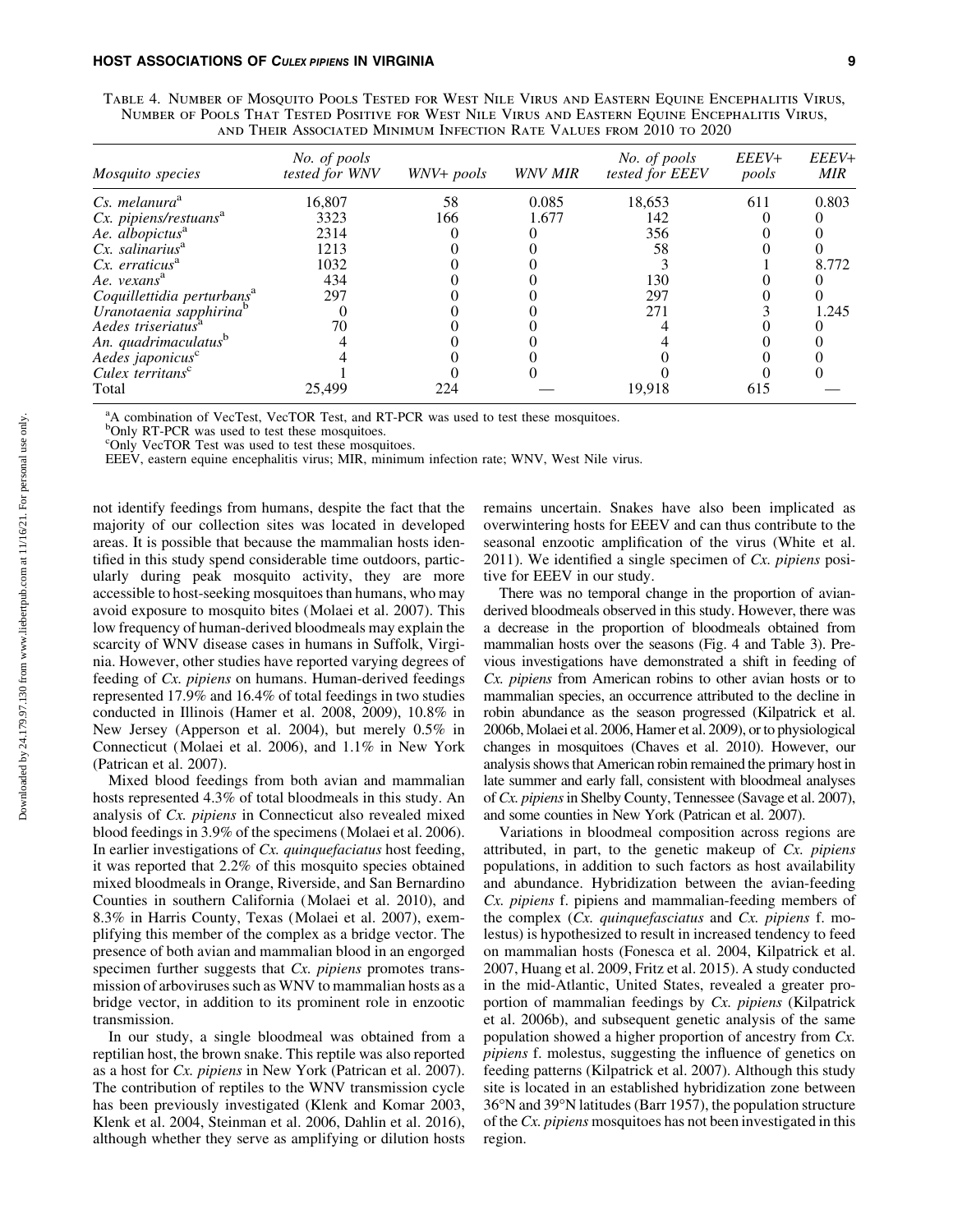One engorged *Cx. pipiens* specimen tested positive for WNV in our study. The source of bloodmeal was a Virginia opossum. Detection of antibodies against WNV has been documented in opossums (Dietrich et al. 2002, Bentler et al. 2007), and the virus has been successfully isolated from this marsupial species (Bosco-Lauth et al. 2014). In a more recent study, WNV was determined to be responsible for the death of a Virginia opossum in Quebec, Canada (Lamglait and Lair 2019). In addition, a single engorged specimen of *Cx. pipiens* tested positive for EEEV in our analysis, and the source of bloodmeal was identified a black-and-white warbler. Little is known about the role of black-and-white warblers in maintenance and amplification of EEEV.

Screening of un-engorged specimens of *Cx. pipiens/restuans* for evidence of arbovirus infection revealed 5.0% (MIR = 1.677) of pools tested positive for WNV. *Culiseta melanura* was the only other mosquito species that tested positive for WNV at only  $0.3\%$  (MIR = 0.085), highlighting the role of *Cx. pipiens* as the principal vector of WNV in southeastern Virginia. No EEEV-positive pools were detected for *Cx. pipiens/restuans*, while 611 pools of *Cs. melanura* tested positive for EEEV ( $MIR = 0.803$ ). These findings suggest that although *Cx. pipiens* has the potential to be involved in EEEV transmission, other mosquito species may play bigger roles as vectors in transmission of this arbovirus.

## **Conclusions**

We find that *Cx. pipiens* mosquitoes in Suffolk, Virginia, feed primarily on passeriformes birds, including American robins and northern cardinals, capable of supporting WNV amplification. *Culex pipiens* also acquires bloodmeals from mammalian hosts, although at a much less frequency. Our findings, in concert with vector competence and WNV isolation from field-collected mosquitoes, lend support for *Cx. pipiens* to serve as the principal enzootic vector and potential epizootic/epidemic vector of WNV in southeastern Virginia.

#### Acknowledgments

We would like to thank the Connecticut Agricultural Experiment Station seasonal research assistants, Mallery Breban, Sarah Bonello, and Fiona Quigley for technical assistance. We would also like to extend appreciation to Cassidy McKelvie and Kaitlyn Price, interns at the City of Suffolk Mosquito Control, for their help in mosquito collection.

### Author Disclosure Statement

No competing financial interests exist.

#### Funding Information

Funding for this research project was, in part, provided by Laboratory Capacity for Infectious Disease Cooperative Agreement Number U50/CCU6806-01-1 from the U.S. Centers for Disease Control and Prevention. This publication was also funded, in part, by the City of Suffolk, Virginia, Public Works Department. The findings and conclusions in this article are those of authors and do not necessarily represent the official positions of the funding agencies.

## **References**

- Anderson RA, Brust RA. Interrupted blood feeding by *Culex* (Diptera: Culicidae) in relation to individual host tolerance to mosquito attack. J Med Entomol 1997; 34:95–101.
- Anderson JF, Andreadis TG, Main AJ, Kline DL. Prevalence of West Nile virus in tree canopy–inhabiting *Culex pipiens* and associated mosquitoes. Am J Trop Med Hyg 2004; 71:112–119.
- Anderson JF, Andreadis TG, Main AJ, Ferrandino FJ, et al. West Nile Virus from female and male mosquitoes (Diptera: Culicidae) in subterranean, ground, and canopy habitats in Connecticut. J Med Entomol 2006; 43:1010–1019.
- Andreadis TG. The contribution of *Culex pipiens* complex mosquitoes to transmission and persistence of West Nile Virus in North America. J Am Mosq Control Assoc 2012; 28: 137–151.
- Andreadis TG, Anderson JF, Vossbrinck CR, Main AJ. Epidemiology of West Nile virus in Connecticut, USA: A five-year analysis of mosquito data 1999–2003. Vector Borne Zoonotic Dis 2004; 4:360–378.
- Apperson CS, Hassan HK, Harrison BA, Savage HM, et al. Host feeding patterns of established and potential mosquito vectors of West Nile virus in the eastern United States. Vector Borne Zoonotic Dis 2004; 4:71–82.
- Armstrong, PM, Prince N, Andreadis TG. Development of a multi-target TaqMan assay to detect Eastern Equine Encephalitis Virus variants in mosquitoes. Vector Borne Zoonotic Dis 2012; 12:872–876.
- Barr AR. The distribution of *Culex p. pipiens* and *Cx. p. quinquefasciatus* in North America. Am J Trop Med Hyg 1957; 6:153–165.
- Bentler KT, Hall JS, Root JJ, Klenk K, et al. Serologic evidence of West Nile virus exposure in North American mesopredators. Am J Trop Med Hyg 2007; 76:173–179.
- Bernard KA, Maffei JG, Jones SA, Kauffmann EB, et al. West Nile virus infection in birds and mosquitoes, New York State, 2000. Emerg Infect Dis 2001; 7:679–685.
- Bosco-Lauth A, Harmon JR, Lash RR, Weiss S, et al. West Nile Virus isolated from a Virginia opossum (*Didelphis virginiana*) in Northwestern Missouri, USA, 2012. J Wildl Dis 2014; 50:976–978.
- Brugman VA, Hernández-Triana LM, Medlock JM, Fooks AR, et al. The role of *Culex pipiens* L. (Diptera: Culicidae) in virus transmission in Europe. Int J Environ Res Public Health 2018; 15:389.
- Chaves LF, Harrington LC, Keogh CL, Nguyen AM, et al. Blood feeding patterns of mosquitoes: Random or structured? Front Zool 2010; 7:3.
- Colpitts TM, Conway MJ, Montgomery RR, Fikrig E. West Nile virus: Biology, transmission, and human infection. Clin Microbiol Rev 2012; 25:635–648.
- Dahlin CR, Hughes DF, Meshaka WE Jr, Coleman C, et al. Wild snakes harbor West Nile virus. One Health 2016; 2:136– 138.
- Darbro JM, Harrington LC. Avian defensive behavior and blood-feeding success of the West Nile vector mosquito, *Culex pipiens*. Behav Ecol 2007; 18:750–757.
- Dietrich G, Montenieri JA, Panella NA, Langevin S, et al. Serologic evidence of West Nile virus infection in freeranging mammals, Slidell, Louisiana, 2002. Vector Borne Zoonotic Dis 2005; 5:288–292.
- Drummond CL, Drobnack J, Backenson PB, Ebel GD, et al. Impact of trap elevation on estimates of abundance, parity rates, and body size of *Culex pipiens* and *Culex restuans* (Diptera: Culicidae). J Med Entomol 2006; 43:177–184.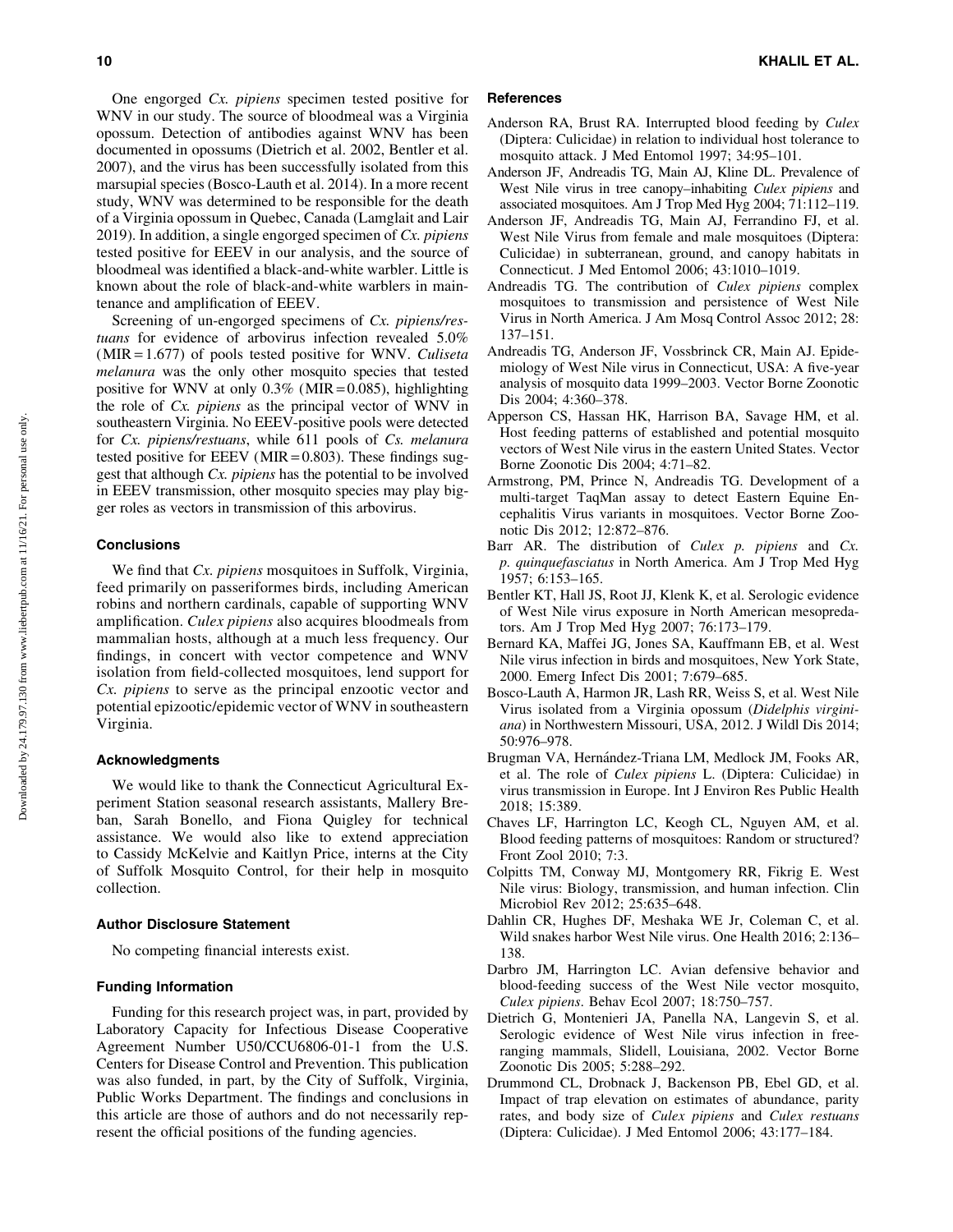#### HOST ASSOCIATIONS OF CULEX PIPIENS IN VIRGINIA 11 11

- eBird. 2021. eBird: An online database of bird distribution and abundance [web application]. eBird, Cornell Lab of Ornithology, Ithaca, New York. Available at [www.ebird.org.](http://www.ebird.org) (Accessed March 2, 2021).
- Edman JD, Webber LA, Schmid AA. Effect of host defenses on the feeding pattern of *Culex nigripalpus* when offered a choice of blood sources. J Parasitol 1974; 60:874–883.
- Farajollahi A, Fonseca DM, Kramer LD, Kilpatrick AM. ''Bird biting'' mosquitoes and human disease: A review of the role of *Culex pipiens* complex mosquitoes in epidemiology. Infect Genet Evol 2011; 11:1577–1585.
- Fonesca DM, Keyghobadi N, Malcolm CA, Mehmet C, et al. Emerging vectors in the *Culex Pipiens* complex. Science 2004; 303:1535–1538.
- Fritz ML, Walker ED, Miller JR, Severson DW, et al. Divergent host preferences of above- and below-ground *Culex pipiens* mosquitoes and their hybrid offspring. Med Vet Entomol 2015; 29:115–123.
- Gibbs SE, Allison AB, Yabsley MJ, Mead DG, et al. West Nile virus antibodies in avian species of Georgia, USA: 2000– 2004. Vector Borne Zoonotic Dis 2006; 6:57–72.
- Gingrich JB, O'Connor L, Meredith WH, Pesek JD, et al. Epidemiology of West Nile Virus: A silent epiornitic in Northern Delaware in 2007 without associated human cases. J Am Mosq Control Assoc 2010; 26:274–286.
- Gingrich JB, Williams GM. Host-feeding patterns of suspected West Nile virus mosquito vectors in Delaware, 2001–2002. J Am Mosq Control Assoc 2005; 21:194–200.
- Hamer GL, Kitron UD, Brawn JD, Loss SR, et al. *Culex pipiens* (Diptera: Culicidae): A bridge vector of West Nile virus to humans. J Med Entomol 2008; 45:125–128.
- Hamer GL, Kitron UD, Goldberg TL, Brawn JD, et al. Host selection by *Culex pipiens* mosquitoes and West Nile virus amplification. Am J Trop Med Hyg 2009; 80:268–78.
- Harrison BA, Byrd BD, Sither CB, Whitt PB. *The Mosquitoes of the Mid-Atlantic Region: An Identification Guide*. Cullowhee, NC: Mosquito and Vector-borne Infectious Diseases Laboratory Publication, Western Carolina Univ, 2016.
- Huang S, Hamer GL, Molaei G, Walker ED, et al. Genetic variation associated with mammalian feeding in *Culex pipiens* from a West Nile virus epidemic region in Chicago, Illinois. Vector Borne Zoonotic Dis 2009; 9:637–642.
- Ivanova NV, Zemlak TS, Hanner RH, Herbert PD. Universal primer cocktails for fish DNA barcoding. Mol Ecol Notes 2007; 7:544–548.
- Janousek WM, Marra PP, Kilpatrick AM. Avian roosting behavior influences vector-host interactions for West Nile virus hosts. Parasit Vectors 2014; 7:399.
- Kilpatrick AM, Daszak P, Jones MJ, Marra PP, et al. Host heterogeneity dominates West Nile virus transmission. Proc Biol Sci 2006a; 273:2327–2333.
- Kilpatrick AM, Kramer LD, Jones MJ, Marra PP, et al. Genetic influences on mosquito feeding behavior and the emergence of zoonotic pathogens. Am J Trop Med Hyg 2007; 77:667– 671.
- Kilpatrick AM, Kramer LD, Jones MJ, Marra PP, et al. West Nile virus epidemics in North America are driven by shifts in mosquito feeding behavior. PLoS Biol 2006b; 4: e0040082.
- Kilpatrick AM, Peters RJ, Dupuis AP II, Jones MJ, et al. Predicted and observed mortality from vector-borne disease in small songbirds. Biol Conserv 2013; 165:79–85.
- Klenk K, Komar N. Poor replication of West Nile virus (New York 1999 strain) in three reptilian and one amphibian species. Am J Trop Med Hyg 2003; 69:260–262.
- Klenk K, Snow J, Morgan K, Bowen R, et al. Alligators as West Nile virus amplifiers. Emerg Infect Dis 2004; 10:2150–2155.
- Komar N, Langevin S, Hinten S, Nemeth N, et al. Experimental infection of North American birds with the New York 1999 strain of West Nile virus. Emerg Infect Dis 2003; 9:311–322.
- Komar N, Panella NA, Langevin SA, Brault AC, et al. Avian hosts for West Nile Virus in St. Tammany Parish, Louisiana, 2002. Am J Trop Med Hyg 2005; 73:1031–1037.
- Lamglait B, Lair S. Fatal West Nile Virus infection in a Virginia opossum (*Didelphis virginiana*) with pulmonary lepidic-predominant adenocarcinoma. J Wildl Dis 2019; 55: 990–994.
- Lanciotti RS, Kerst AJ, Nasci RS, Godsey MS, et al. Rapid detection of west nile virus from human clinical specimens, field-collected mosquitoes, and avian samples by a TaqMan reverse transcriptase-PCR assay. J Clin Microbiol 2000; 38: 4066–4071.
- Little EAH, Harriott OT, Akaratovic KI, Kiser JP, et al. Host interactions of *Aedes albopictus*, an invasive vector of arboviruses, in Virginia, USA. PLoS Negl Tropl Dis 2021; 15: e0009173.
- Loftin KC, Diallo AA, Herbert MW, Priyarshadan PG, et al. Five-year surveillance of West Nile and eastern equine encephalitis viruses in Southeastern Virginia. J Environ Health 2006; 68:33–40.
- Marshall JS, Zuwerink DA, Restifo RA, Grubb TC. West Nile Virus in the permanent-resident bird community of a fragmented Ohio landscape. Ornithol Monogr 2006; 60:79–85.
- McDonald E, Mathis S, Martin S, Staples E, et al. Surveillance for West Nile Virus Disease—United States, 2009–2018. MMWR 2021; 70:1–15.
- Molaei G, Andreadis TG. Identification of avian- and mammalian-derived blood meals in *Aedes vexans* and *Culiseta melanura* (Diptera: Culicidae) and its implication for West Nile virus transmission in Connecticut, USA. J Med Entomol 2006; 43:1088–1093.
- Molaei G, Andreadis TG, Armstrong PM, Anderson JF, et al. Host feeding patterns of *Culex* mosquitoes and West Nile virus transmission, Northeastern United States. Emerg Infect Dis 2006; 12:468–474.
- Molaei G, Andreadis TG, Armstrong PM, Bueno R Jr, et al. Host feeding pattern of *Culex quinquefasciatus* Say (Diptera: Culicidae) and its role in transmission of West Nile virus in Harris County, Texas. Am J Trop Med Hyg 2007; 77:73–81.
- Molaei G, Armstrong PM, Abadam CF, Akaratovic KI, et al. Vector-host interactions of *Culiseta melanura* in a focus of Eastern Equine Encephalitis Virus activity in Southeastern Virginia. PLoS One 2015; 10:e0136743.
- Molaei G, Cummings RF, Su T, Armstrong PM, et al. Vectorhost interactions governing epidemiology of West Nile virus in southern California. Am J Trop Med Hyg 2010; 83:1269–1282.
- Molaei G, Huang S, Andreadis TG. Vector-host interactions of *Culex pipiens* complex in northeastern and southwestern USA. J Am Mosq Control Assoc 2012; 28:127–136.
- Montgomery MJ, Thiemann T, Macedo P, Brown DA, et al. Blood-Feeding Patterns of the *Culex pipiens* Complex in Sacramento and Yolo Counties, California. J Med Entomol 2011; 48:398–404.
- Ngo KA, Kramer LD. Identification of mosquito blood meals using polymerase chain reaction (PCR) with order/specific primers. J Med Entomol 2003*;* 40:215–222.
- Patrican LA, Hackett LE, Briggs JE, McGowan JW, et al. Hostfeeding patterns of *Culex* mosquitoes in relation to trap habitat. Emerg Infect Dis 2007; 13:1921–1923.